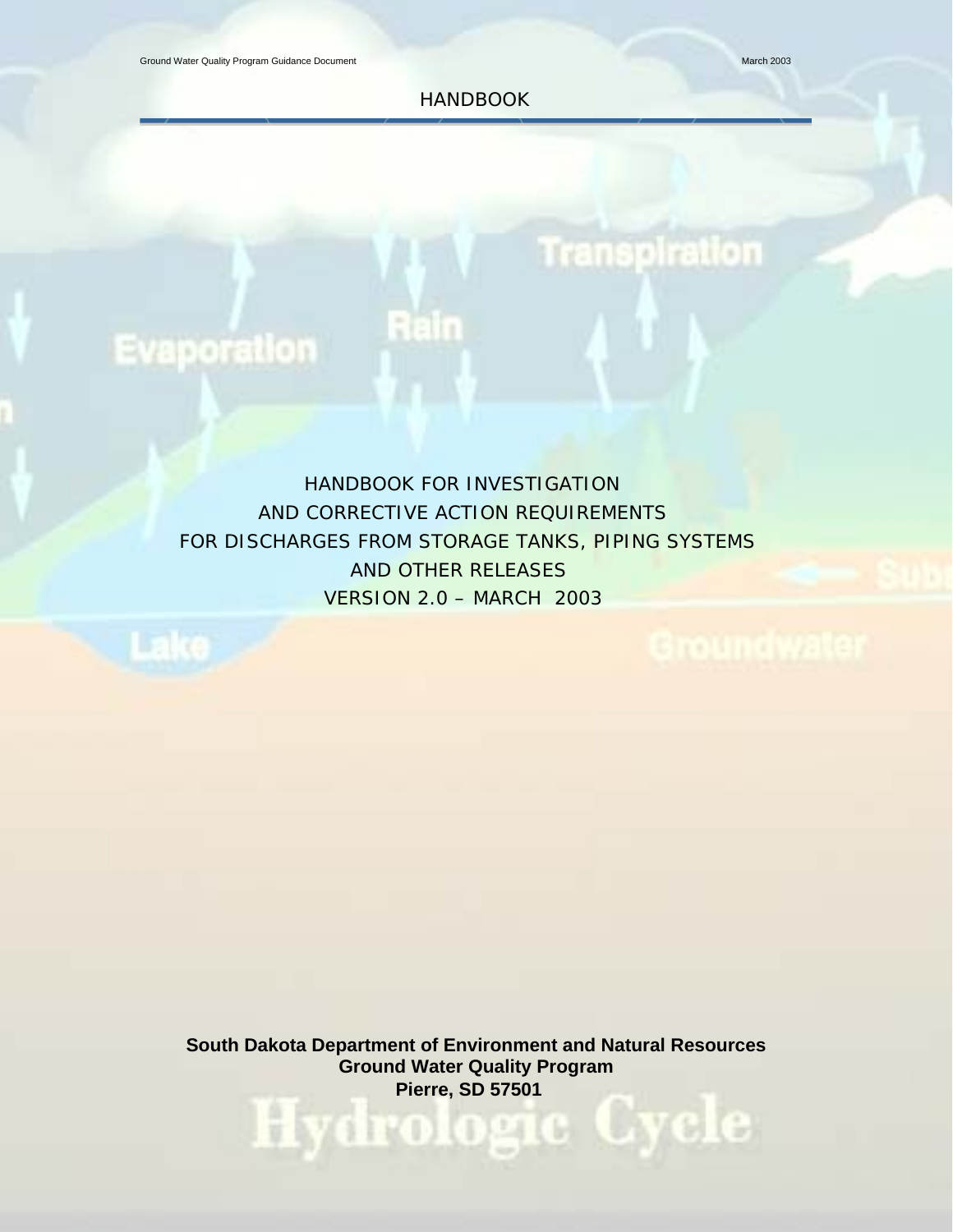### HANDBOOK FOR REPORTING, INVESTIGATING, AND REMEDIATING PETROLEUM RELEASES IN SOUTH DAKOTA

#### TABLE OF CONTENTS

| 2.0 REPORTING REQUIREMENTS FOR PETROLEUM RELEASES  8      |  |
|-----------------------------------------------------------|--|
|                                                           |  |
|                                                           |  |
|                                                           |  |
|                                                           |  |
| 3.0 STEPS TAKEN AFTER A PETROLEUM RELEASE IS REPORTED  11 |  |
|                                                           |  |
|                                                           |  |
|                                                           |  |
|                                                           |  |
|                                                           |  |
|                                                           |  |
|                                                           |  |
|                                                           |  |
|                                                           |  |
|                                                           |  |
|                                                           |  |
|                                                           |  |
|                                                           |  |
|                                                           |  |
|                                                           |  |
|                                                           |  |
|                                                           |  |
|                                                           |  |
|                                                           |  |
|                                                           |  |
|                                                           |  |
|                                                           |  |
|                                                           |  |
|                                                           |  |
|                                                           |  |
|                                                           |  |
|                                                           |  |
|                                                           |  |
|                                                           |  |
|                                                           |  |
|                                                           |  |
|                                                           |  |
|                                                           |  |
|                                                           |  |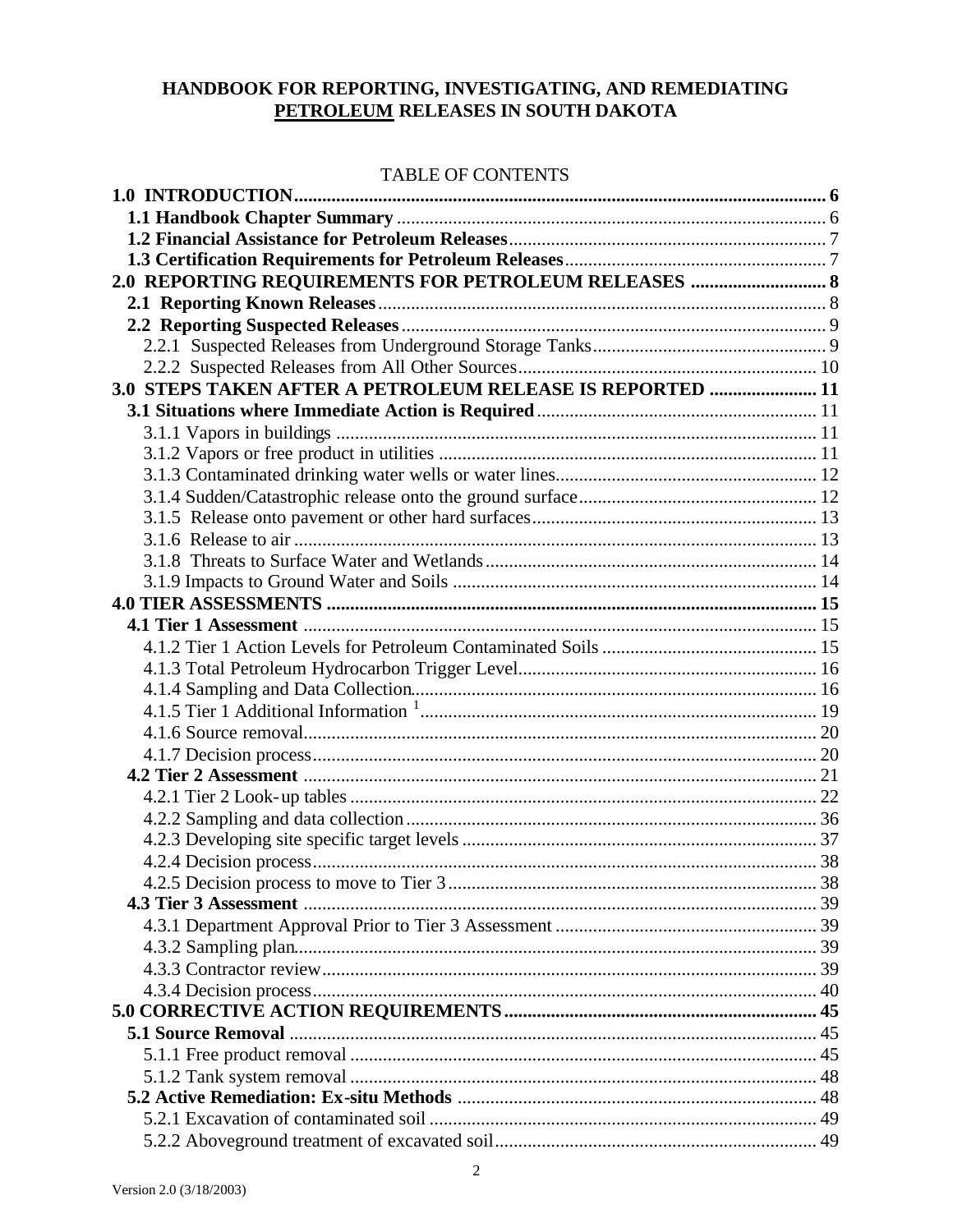|     | 5.4.1                                                                                         |  |
|-----|-----------------------------------------------------------------------------------------------|--|
|     | 5.4.2                                                                                         |  |
|     | 5.4.3                                                                                         |  |
|     | 5.4.4                                                                                         |  |
|     |                                                                                               |  |
|     | 5.4.6                                                                                         |  |
|     |                                                                                               |  |
|     |                                                                                               |  |
|     |                                                                                               |  |
|     |                                                                                               |  |
|     |                                                                                               |  |
|     |                                                                                               |  |
|     |                                                                                               |  |
|     |                                                                                               |  |
|     |                                                                                               |  |
| 6.0 | <b>GUIDANCE FOR MONITORING WELL INSTALLATION &amp; MONITORING79</b>                           |  |
| 6.1 |                                                                                               |  |
|     |                                                                                               |  |
|     | Site is in a Formation That is Not an Aquifer and is Not Likely to be Hydrologically<br>6.1.1 |  |
|     |                                                                                               |  |
|     | Site is in a Formation That is an Aquifer or is Likely to be<br>6.1.2                         |  |
|     |                                                                                               |  |
| 6.2 |                                                                                               |  |
| 6.3 |                                                                                               |  |
| 6.4 |                                                                                               |  |
|     |                                                                                               |  |
|     | 6.4.2                                                                                         |  |
|     | 6.4.3                                                                                         |  |
|     | Ground Water Sampling During Operation of In-Situ Treatment Systems 92<br>6.4.4               |  |
| 6.5 |                                                                                               |  |
| 6.6 |                                                                                               |  |
| 6.7 |                                                                                               |  |
|     |                                                                                               |  |
|     |                                                                                               |  |
|     |                                                                                               |  |
|     |                                                                                               |  |
|     |                                                                                               |  |
|     |                                                                                               |  |
|     |                                                                                               |  |
|     |                                                                                               |  |
|     |                                                                                               |  |
|     |                                                                                               |  |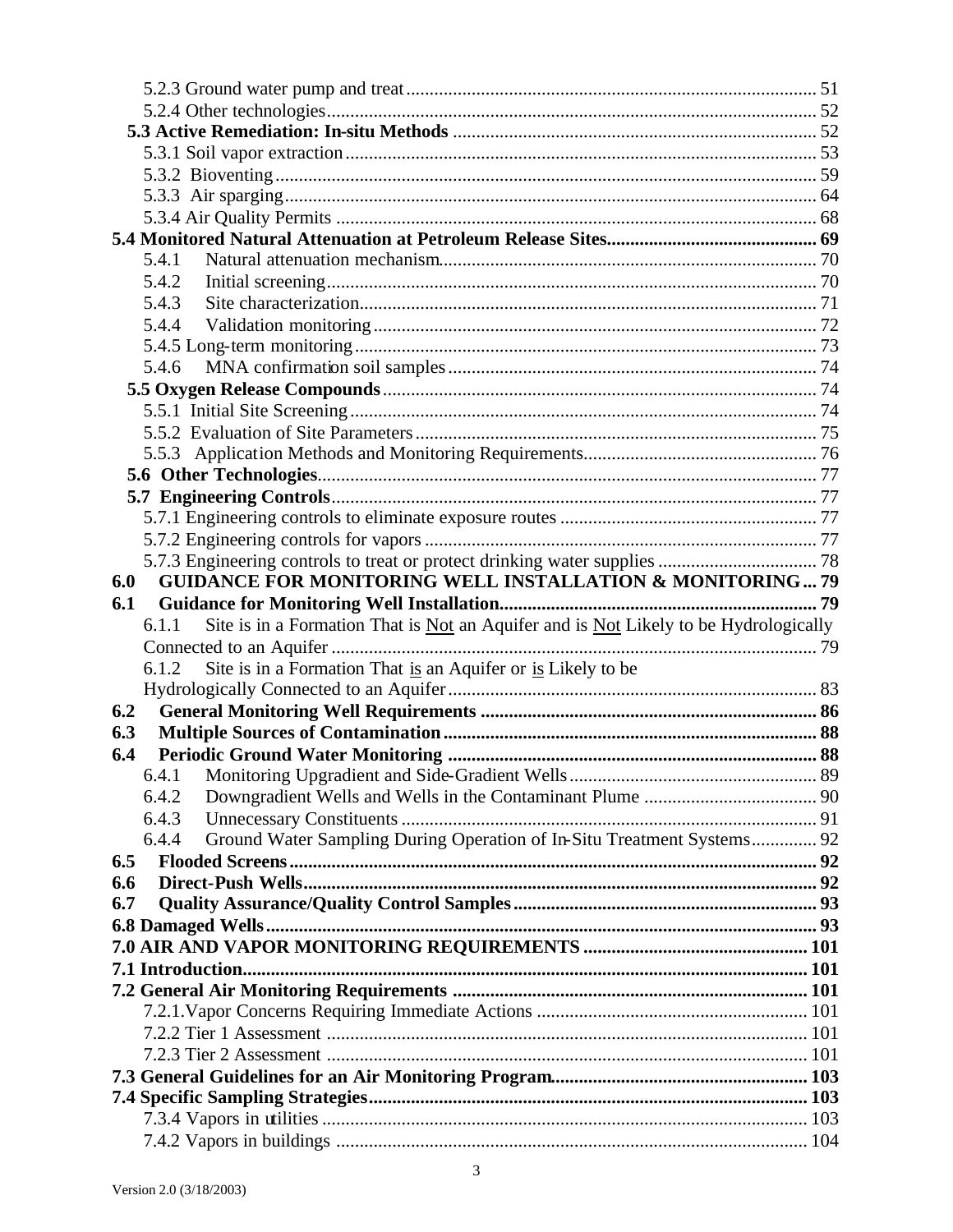| 9.0 DISPOSAL OF PETROLEUM CONTAMINATED MATERIALS  112                                  |  |
|----------------------------------------------------------------------------------------|--|
|                                                                                        |  |
|                                                                                        |  |
|                                                                                        |  |
|                                                                                        |  |
| 9.4 Disposal of contaminated water from storage tanks, de-contamination activities and |  |
|                                                                                        |  |
|                                                                                        |  |
|                                                                                        |  |
|                                                                                        |  |
|                                                                                        |  |
|                                                                                        |  |
|                                                                                        |  |
|                                                                                        |  |
|                                                                                        |  |

## LIST OF TABLES

| Table 4.5 Ground Water Volatilizing to Indoor Air (6 in. to less than 5 ft. deep)  26  |
|----------------------------------------------------------------------------------------|
|                                                                                        |
|                                                                                        |
|                                                                                        |
|                                                                                        |
| Table 4.6 Ground Water Volatilizing to Indoor Air (5 ft. to less than 10 ft. deep) 27  |
| Table 4.7 Ground Water Volatilizing to Indoor Air (10 ft. to less than 15 ft. deep) 28 |
| Table 4.8 Ground Water Volatilizing to Indoor Air (15 ft. to less 20 ft. deep)  29     |
|                                                                                        |
|                                                                                        |
|                                                                                        |
|                                                                                        |
|                                                                                        |
|                                                                                        |